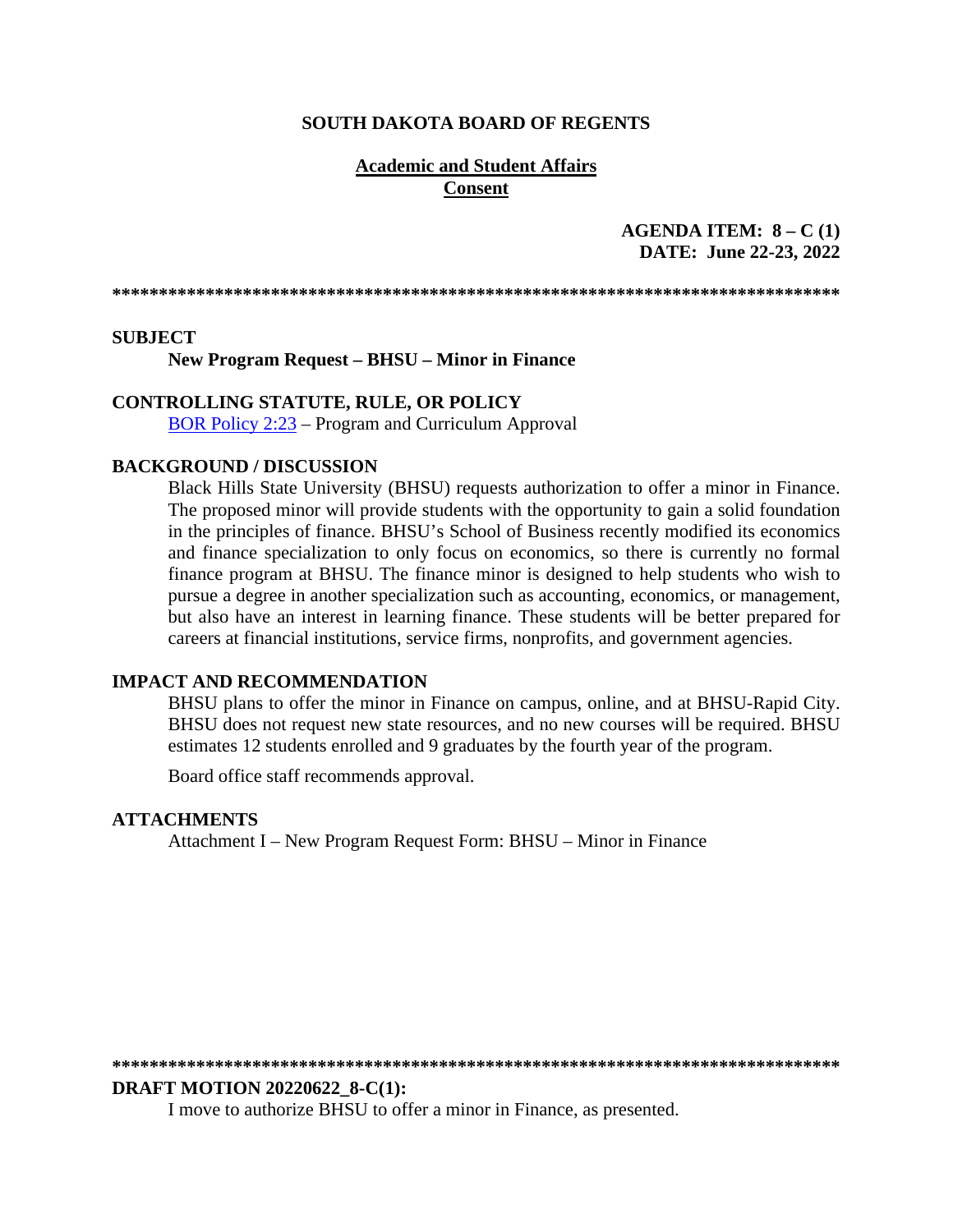

## **SOUTH DAKOTA BOARD OF REGENTS** ACADEMIC AFFAIRS FORMS

# New Baccalaureate Degree Minor

Use this form to propose a new baccalaureate degree minor (the minor may include existing and/or new courses. An academic minor within a degree program enables a student to make an inquiry into a discipline or field of study beyond the major or to investigate a particular content theme. Minors provide a broad introduction to a subject and therefore develop only limited competency. Minors consist of a specific set of objectives achieved through a series of courses. Course offerings occur in a specific department or may draw from several departments (as in the case of a topical or thematic focus). In some cases, all coursework within a minor proscribed; in others cases, a few courses may form the basis for a wide range of choices. Regental undergraduate minors typically consist of 18 credit hours. Proposals to establish new minors as well as proposals to modify existing minors must recognize and address this limit. The Board of Regents, Executive Director, and/or their designees may request additional information about the proposal. After the university President approves the proposal, submit a signed copy to the Executive Director through the system Chief Academic Officer. Only post the New Baccalaureate Degree Minor Form to the university website for review by other universities after approval by the Executive Director and Chief Academic Officer.

| <b>UNIVERSITY:</b>                        | <b>BHSU</b>                                       |
|-------------------------------------------|---------------------------------------------------|
| <b>TITLE OF PROPOSED MINOR:</b>           | <b>Finance Minor</b>                              |
| DEGREE(S) IN WHICH MINOR MAY BE           | <b>Bachelor of Science</b>                        |
| <b>EARNED:</b>                            |                                                   |
| <b>EXISTING RELATED MAJORS OR MINORS:</b> | <b>Business Administration</b>                    |
| <b>INTENDED DATE OF IMPLEMENTATION:</b>   | 2022<br>Fall                                      |
| <b>PROPOSED CIP CODE:</b>                 | 520801                                            |
| UNIVERSITY DEPARTMENT:                    | <b>School of Business</b>                         |
| <b>BANNER DEPARTMENT CODE:</b>            | <b>BSCB</b>                                       |
| <b>UNIVERSITY DIVISION:</b>               | <b>College of Business &amp; Natural Sciences</b> |
| <b>BANNER DIVISION CODE:</b>              | 6B                                                |

## ☒**Please check this box to confirm that:**

- The individual preparing this request has read **AAC** Guideline 2.8, which pertains to new baccalaureate degree minor requests, and that this request meets the requirements outlined in the guidelines.
- This request will not be posted to the university website for review of the Academic Affairs Committee until it is approved by the Executive Director and Chief Academic Officer.

## **University Approval**

*To the Board of Regents and the Executive Director: I certify that I have read this proposal, that I believe it to be accurate, and that it has been evaluated and approved as provided by university policy.*

> Click here to enter a date.

President of the University Date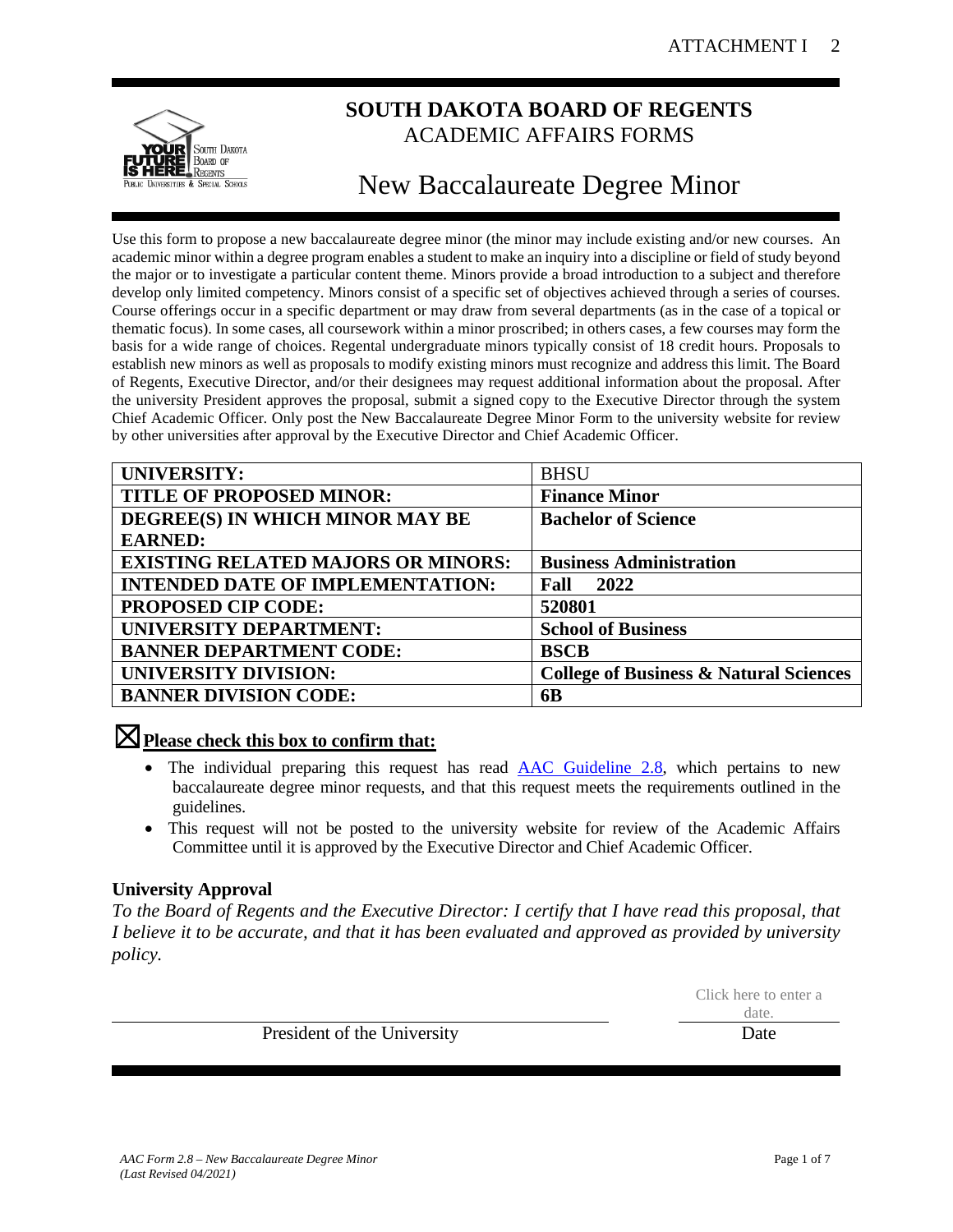Note: In the responses below, references to external sources, including data sources, should be documented with a footnote (including web addresses where applicable).

- **1. Do you have a major in this field (***place an "X" in the appropriate box***)?**  $□$   $\times$ *Yes No*
- **2. If you do not have a major in this field, explain how the proposed minor relates to your university mission and strategic plan, and to the current Board of Regents Strategic Plan 2014-2020.**

*Links to the applicable State statute, Board Policy, and the Board of Regents Strategic Plan are listed below for each campus.* 

| BHSU:  | <i>SDCL § 13-59</i>                              | <b>BOR Policy 1:10:4</b> |
|--------|--------------------------------------------------|--------------------------|
| DSU:   | SDCL § 13-59                                     | <b>BOR Policy 1:10:5</b> |
| NSU:   | SDCL § 13-59                                     | <b>BOR Policy 1:10:6</b> |
| SDSMT: | <i>SDCL § 13-60</i>                              | <b>BOR Policy 1:10:3</b> |
| SDSU:  | <i>SDCL</i> § 13-58                              | <b>BOR Policy 1:10:2</b> |
| USD:   | <i>SDCL</i> § 13-57                              | <b>BOR Policy 1:10:1</b> |
|        | <b>Board of Regents Strategic Plan 2014-2020</b> |                          |

The Mission of the Black Hills State University is to provide access to a higher education for aspiring students by offering a generous number of baccalaureate and select master's degrees, generates new knowledge, promotes excellence in teaching and public engagement, and serves as a regional economic leader*.* 

Black Hills State University, the only institution of higher education having achieved AACSB International accreditation in Western South Dakota, will offer the minor in finance. This accreditation designates a high-quality professional program. The Finance Minor will offer courses consistent with the mission and strategic plan of Black Hills State University and will be a high quality professional program consistent with AACSB international standards for schools of business.

## **3. What is the nature/purpose of the proposed minor? Please include a brief (1-2 sentence) description of the academic field in this program.**

The purpose of the new finance minor program will be to provide students with the opportunity to gain a solid foundation in finance. The School of Business recently modified its economics and finance specialization to be economics only so there is currently no formal finance program at BHSU. The finance minor is designed to help students who wish to pursue a degree in another specialization such as accounting, economics, or management, but also have an interest in learning finance to be better prepared for career success in financial institutions, service firms, nonprofits, and government agencies.

## **4. How will the proposed minor benefit students?**

The finance minor will help students shape a path for a future career and will even open some possibilities for careers. Adding a finance minor to another business major could enhance a student's knowledge and skills and help him or her emerge as the better job candidate. For instance, if the applicants to a job are similar in degree and experience levels, then the person with a minor in finance would have an edge for positions in banks, insurance companies,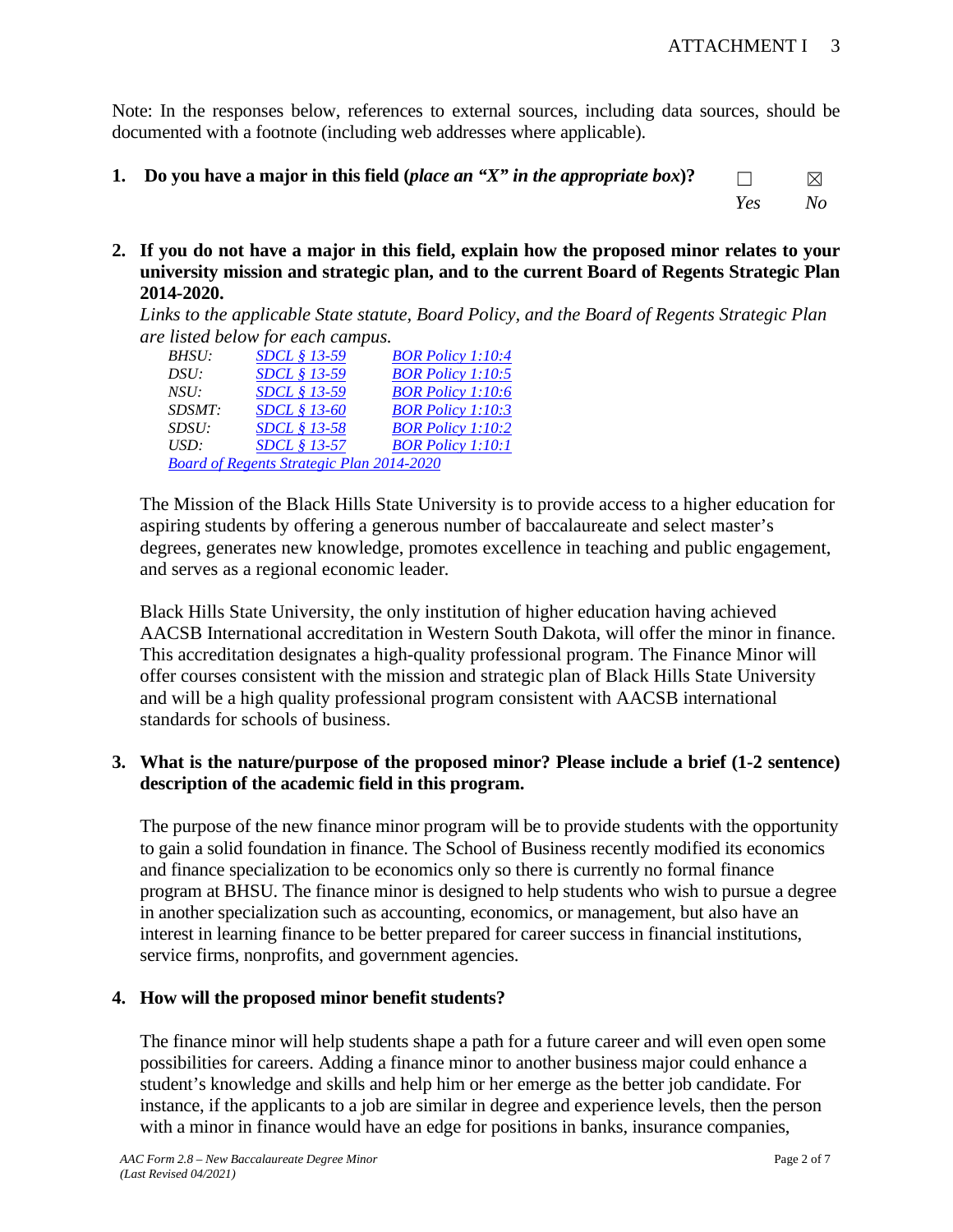financial management firms and numerous regional businesses. Also, having strong finance skills and knowledge will provide a student with the background necessary to start his or her own financial services business.

**5. Describe the workforce demand for graduates in related fields, including national demand and demand within South Dakota.** *Provide data and examples; data sources may include but are not limited to the South Dakota Department of Labor, the US Bureau of Labor Statistics, Regental system dashboards, etc. Please cite any sources in a footnote.*

There is growing demand for career opportunities in finance in South Dakota and the rest of the nation. According to EMSI data provided by Elevate Rapid City, "Finance and Insurance" has the  $5<sup>th</sup>$  most job postings of any industry in the region (Pennington, Lawrence and Meade counties in South Dakota and Campbell and Goshen counties in Wyoming, with 20,025 unique job openings during the 54-month evaluation period.<sup>[1](#page-3-0)</sup> Also the U.S. Bureau of Labor Statistics (BLS) indicates that jobs as personal financial advisors earn an average salary of \$87,850, and jobs are predicted to expand at a rate of 5% through 2030. Those who complete this proposed minor program can be expected to be in high demand and earn a very good salary over the course of their careers. [2](#page-3-1)

**6. Provide estimated enrollments and completions in the table below and explain the methodology used in developing the estimates (***replace "XX" in the table with the appropriate year***).** 

|                                       |                    | <b>Fiscal Years*</b> |       |       |  |  |
|---------------------------------------|--------------------|----------------------|-------|-------|--|--|
|                                       | 2nd<br>1 st<br>2rd |                      |       |       |  |  |
| <i>Estimates</i>                      | <b>FY 23</b>       | <b>FY 24</b>         | FY 25 | FY 26 |  |  |
| Students enrolled in the minor (fall) |                    |                      |       |       |  |  |
| <b>Completions by graduates</b>       |                    |                      |       |       |  |  |

\*Do not include current fiscal year.

Anecdotal evidence from various BHSU admissions events indicate several prospective students (and parents) expressing interest in a finance specialization, but it is expected that a vast majority of the students enrolling in the program will be the existing students who currently have declared concentrations at the School of Business, and are also potentially considering a career in finance. The data provided by the BHSU Census Report indicates that over the three year period between 2019 and 2021, an average of 31.52% of BHSU students pursue a minor degree, of which 8.24% had a minor degree in business per academic year. Moreover, a recent unofficial survey shows 32 School of Business students indicate interest in a finance minor.

Based on this, it is expected that we might enroll as many 6 students in the first year if we offer the finance minor. After that, as the School's finance minor becomes better known, it is expected that the new finance minor will slowly increase enrollment to 12 students per year as shown in the table above.

<span id="page-3-0"></span><sup>1</sup> "Job Posting Analytics", EMSI Q1 2021 Data Set, March 2021, Emsi Q1 2021 Data Set | [www.economicmodeling.com](http://www.economicmodeling.com/) 2 <https://www.bls.gov/ooh/business-and-financial/personal-financial-advisors.htm>

<span id="page-3-1"></span>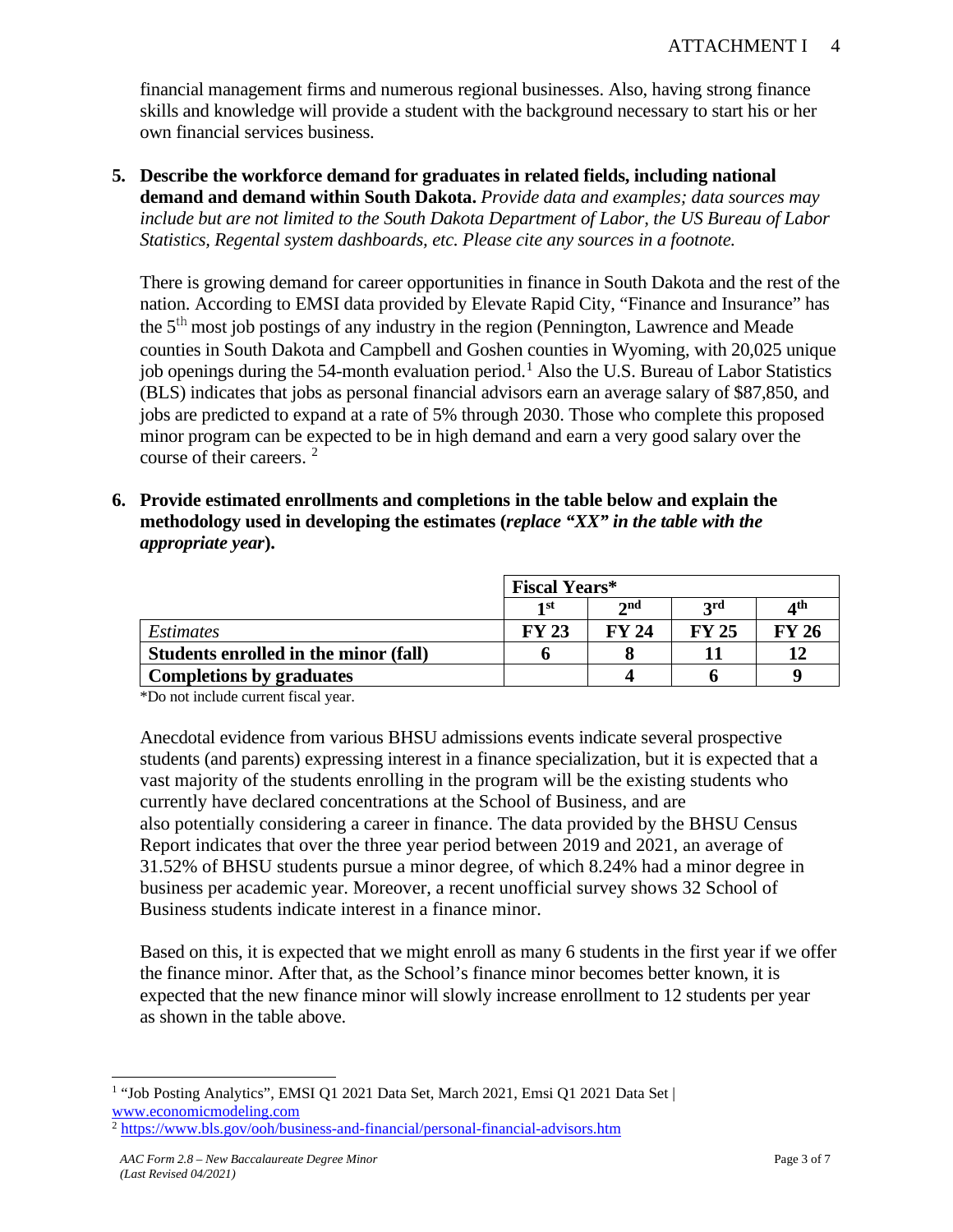## **7. What is the rationale for the curriculum? Demonstrate/provide evidence that the curriculum is consistent with current national standards.**

The proposed curriculum was developed after examining the eight similar BS programs in South Dakota and peer schools. One school did not have a finance minor, and the other seven schools ranged from 18 credit hours to 24 credit hours in the minor. Most of the programs include numerous "foundational" courses or equivalents, comprised of Principles of Accounting I, Principles of Accounting II, Business Finance, Advanced Corporate Finance, and Investments and several elective courses. Based on this information, the proposed BHSU finance minor is consistent with regional or peer schools.

## **8. Complete the tables below. Explain any exceptions to Board policy requested.**

*Minors by design are limited in the number of credit hours required for completion. Minors typically consist of eighteen (18) credit hours, including prerequisite courses. In addition, minors typically involve existing courses. If the curriculum consists of more than eighteen (18) credit hours (including prerequisites) or new courses, please provide explanation and justification below.*

## **A. Distribution of Credit Hours**

| [Insert title of proposed minor] | <b>Credit Hours</b> | Percent |
|----------------------------------|---------------------|---------|
| Requirements in minor            |                     | 83.3%   |
| Electives in minor               | $3-9$               | 16.7%   |
| Total                            | 18 - 24             | 100%    |

### **B. Required Courses in the Minor**

| <b>Prefix</b> | <b>Number</b> | <b>Course Title</b><br>(add or delete rows as needed) | <b>Prerequisites for</b><br><b>Course</b><br>Include credits for<br>prerequisites in<br>subtotal below. | <b>Credit</b><br><b>Hours</b> | <b>New</b><br>(yes,<br>$\mathbf{no}$ |
|---------------|---------------|-------------------------------------------------------|---------------------------------------------------------------------------------------------------------|-------------------------------|--------------------------------------|
| <b>ACCT</b>   | 210           | Principles of Accounting I                            |                                                                                                         | 3                             | N <sub>o</sub>                       |
| <b>ACCT</b>   | 211           | Principles of Accounting II                           | ACCT <sub>210</sub>                                                                                     | 3                             | N <sub>o</sub>                       |
| <b>BADM</b>   | 310           | <b>Business Finance</b>                               | ACCT <sub>211</sub>                                                                                     | 3                             | N <sub>o</sub>                       |
| <b>BADM</b>   | 411           | Investments                                           | <b>BADM 310</b>                                                                                         | 3                             | N <sub>o</sub>                       |
| <b>BADM</b>   | 413           | <b>Advanced Corporate Finance</b>                     | <b>BADM 310</b>                                                                                         | 3                             | N <sub>o</sub>                       |
|               |               |                                                       | Subtotal                                                                                                | 15                            |                                      |

**9. Elective Courses in the Minor: List courses available as electives in the program. Indicate any proposed new courses added specifically for the minor.**

| <b>Number</b><br><b>Prefix</b> | <b>Course Title</b><br>(add or delete rows as needed) | <b>Prerequisites</b><br>for Course<br>Include credits for<br><i>prerequisites in</i><br>subtotal below. | <b>Credit</b><br><b>Hours</b> | <b>New</b><br>(ves,<br>$\mathbf{n}\mathbf{o}$ |
|--------------------------------|-------------------------------------------------------|---------------------------------------------------------------------------------------------------------|-------------------------------|-----------------------------------------------|
|--------------------------------|-------------------------------------------------------|---------------------------------------------------------------------------------------------------------|-------------------------------|-----------------------------------------------|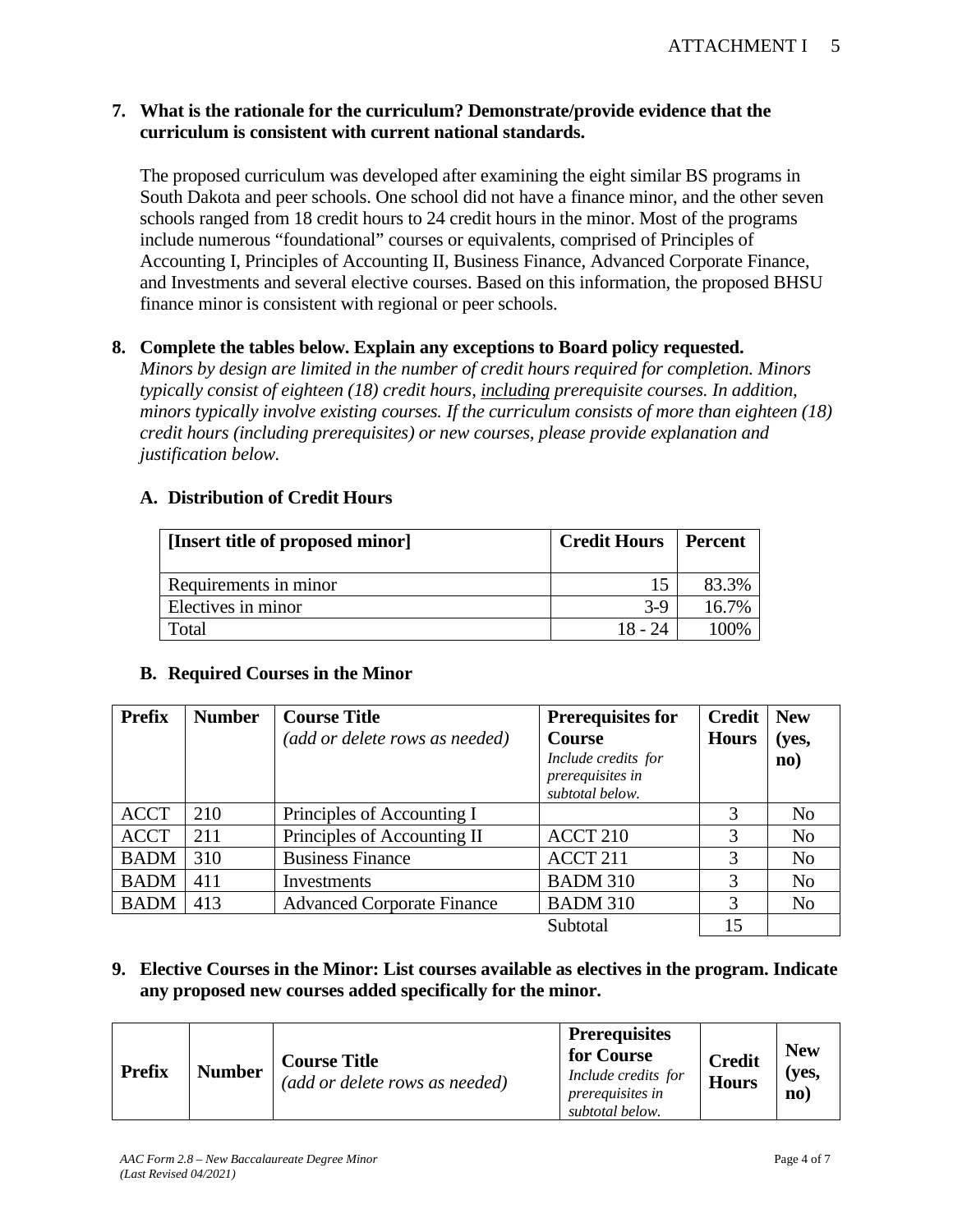| <b>ACCT</b> | 310 | Intermediate Accounting I | ACCT <sub>211</sub>                      |       | N <sub>o</sub> |
|-------------|-----|---------------------------|------------------------------------------|-------|----------------|
| <b>ACCT</b> | 430 | Income Tax Accounting     | ACCT <sub>211</sub>                      |       | N <sub>o</sub> |
| <b>ECON</b> | 330 | Money and Banking         | <b>ECON 201 &amp;</b><br><b>ECON 202</b> |       | N <sub>o</sub> |
|             |     |                           | Subtotal                                 | $3-9$ |                |

**A. What are the learning outcomes expected for all students who complete the minor? How will students achieve these outcomes?** *Complete the table below to list specific learning outcomes—knowledge and competencies—for courses in the proposed program in each row. Label each column heading with a course prefix and number. Indicate required courses with an asterisk (\*). Indicate with an X in the corresponding table cell for any student outcomes that will be met by the courses included. All students should acquire the program knowledge and competencies regardless of the electives selected. Modify the table as necessary to provide the requested information for the proposed program.* 

|                                              |              |              |             |             |             | Program Courses that Address the Outcomes |              |             |
|----------------------------------------------|--------------|--------------|-------------|-------------|-------------|-------------------------------------------|--------------|-------------|
| <b>Individual Student Outcome</b>            | <b>ACCT</b>  | <b>ACCT</b>  | <b>BADM</b> | <b>BADM</b> | <b>BADM</b> | <b>ACCT</b>                               | <b>ACCT</b>  | <b>ECON</b> |
| (Same as in the text of the proposal)        | 210          | 211          | 310         | 411         | 413         | 310                                       | 430          | 330         |
| Demonstrate effective oral and written       |              |              | X           | X           | X           |                                           |              |             |
| communication                                |              |              |             |             |             |                                           |              |             |
| Prepare (Pro forma forecasting of) financial |              |              |             |             |             |                                           |              |             |
| statements through analysis and synthesis    | X            | X            | X           |             | X           | X                                         |              |             |
| of information                               |              |              |             |             |             |                                           |              |             |
| Understand the roles of financial managers   |              |              |             |             |             |                                           |              |             |
| and the modern financial market              |              |              | X           | X           | $\mathbf X$ |                                           |              | X           |
| environment                                  |              |              |             |             |             |                                           |              |             |
| Apply critical and analytical decision -     |              |              | $\mathbf X$ | X           | $\mathbf X$ |                                           |              |             |
| making skills to finance issues              |              |              |             |             |             |                                           |              |             |
| Recognize and apply value maximization       |              |              | X           | X           | X           |                                           |              |             |
| principles in a variety of finance contexts  |              |              |             |             |             |                                           |              |             |
| Analyze ethical issues: identify ethical     |              |              |             |             |             |                                           |              |             |
| issues in a finance/accounting context,      |              |              |             |             |             |                                           |              |             |
| critically apply ethical reasoning to a      |              |              |             |             |             |                                           |              |             |
| finance/accounting situation, choose an      | $\mathbf{X}$ | $\mathbf{X}$ | X           |             |             | X                                         | $\mathbf{X}$ |             |
| appropriate course of action based on        |              |              |             |             |             |                                           |              |             |
| professional ethical standards, and evaluate |              |              |             |             |             |                                           |              |             |
| multiple stakeholders' perspectives in the   |              |              |             |             |             |                                           |              |             |
| finance/accounting situation                 |              |              |             |             |             |                                           |              |             |
| Demonstrate relevant accounting              |              |              |             |             |             |                                           |              |             |
| /finance/economics career skills, applying   |              | X            | X           | X           | X           |                                           | X            |             |
| quantitative and qualitative knowledge to    |              |              |             |             |             |                                           |              |             |
| future career in business                    |              |              |             |             |             |                                           |              |             |

*Modify the table as necessary to include all student outcomes. Outcomes in this table are to be the same ones identified in the text.*

**10. What instructional approaches and technologies will instructors use to teach courses in the minor?** *This refers to the instructional technologies and approaches used to teach courses and NOT the technology applications and approaches expected of students.*

Instructional approaches used to teach courses in the minor will be composed of lectures, discussion, and practical application of financial information and calculations.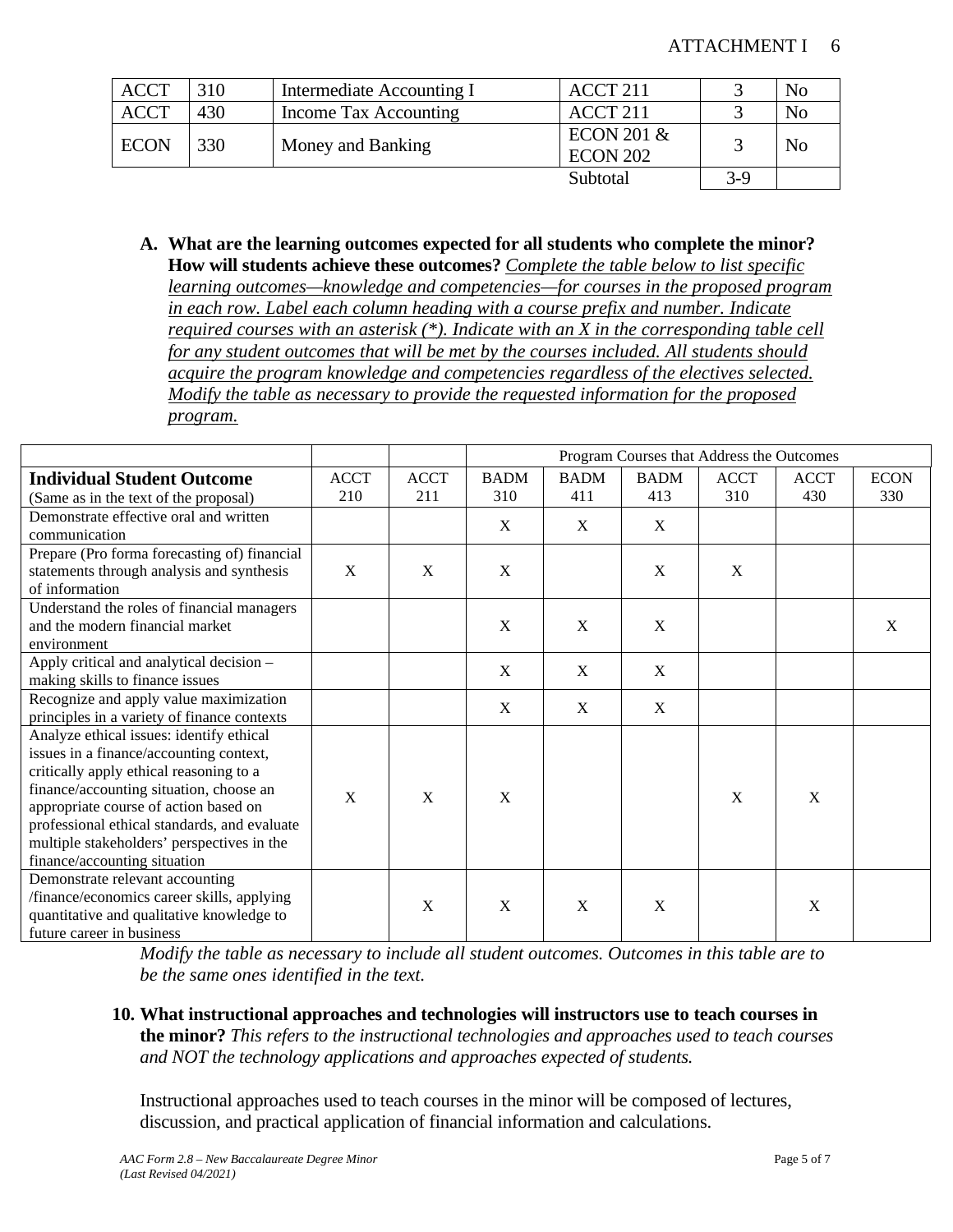### **11. Delivery Location**

*Note: The accreditation requirements of the Higher Learning Commission (HLC) require Board approval for a university to offer programs off-campus and through distance delivery.* 

**A. Complete the following charts to indicate if the university seeks authorization to deliver the entire program on campus, at any off campus location (e.g., USD Community Center for Sioux Falls, Black Hills State University-Rapid City, Capital City Campus, etc.) or deliver the entire program through distance technology (e.g., as an online program)?**

|           | Yes/No | <b>Intended Start Date</b> |
|-----------|--------|----------------------------|
| On campus | Yes    | 2022<br>Fall               |

|            | Yes/No | If Yes, list location(s)                                                                                                                       | <b>Intended Start Date</b> |
|------------|--------|------------------------------------------------------------------------------------------------------------------------------------------------|----------------------------|
| Off campus | Yes    | BHSU Rapid City – By taking a<br>combination of classes in Rapid City<br>and online classes, students can<br>complete the minor in Rapid City. | <b>Fall 2022</b>           |

|                                                                                                  | Yes/No         | If Yes, identify delivery methods<br>Delivery methods are defined in AAC<br>Guideline 5.5. | <b>Intended Start Date</b> |
|--------------------------------------------------------------------------------------------------|----------------|--------------------------------------------------------------------------------------------|----------------------------|
| <b>Distance Delivery</b><br>(online/other)<br>distance delivery<br>methods)                      | Yes            | 018 Internet Synchronous<br>or<br>015 Internet Asynchronous                                | <b>Fall 2022</b>           |
| Does another BOR<br>institution already<br>have authorization<br>to offer the<br>program online? | N <sub>0</sub> |                                                                                            |                            |

**B. Complete the following chart to indicate if the university seeks authorization to deliver more than 50% but less than 100% of the minor through distance learning (e.g., as an online program)?** *This question responds to HLC definitions for distance delivery.*

|                                                                             | Yes/No | If Yes, identify delivery methods                     | <b>Intended Start Date</b> |
|-----------------------------------------------------------------------------|--------|-------------------------------------------------------|----------------------------|
| <b>Distance Delivery</b><br>(online/other)<br>distance delivery<br>methods) | Yes    | 018 Internet Synchronous<br>015 Internet Asynchronous | 2022<br>Fall               |